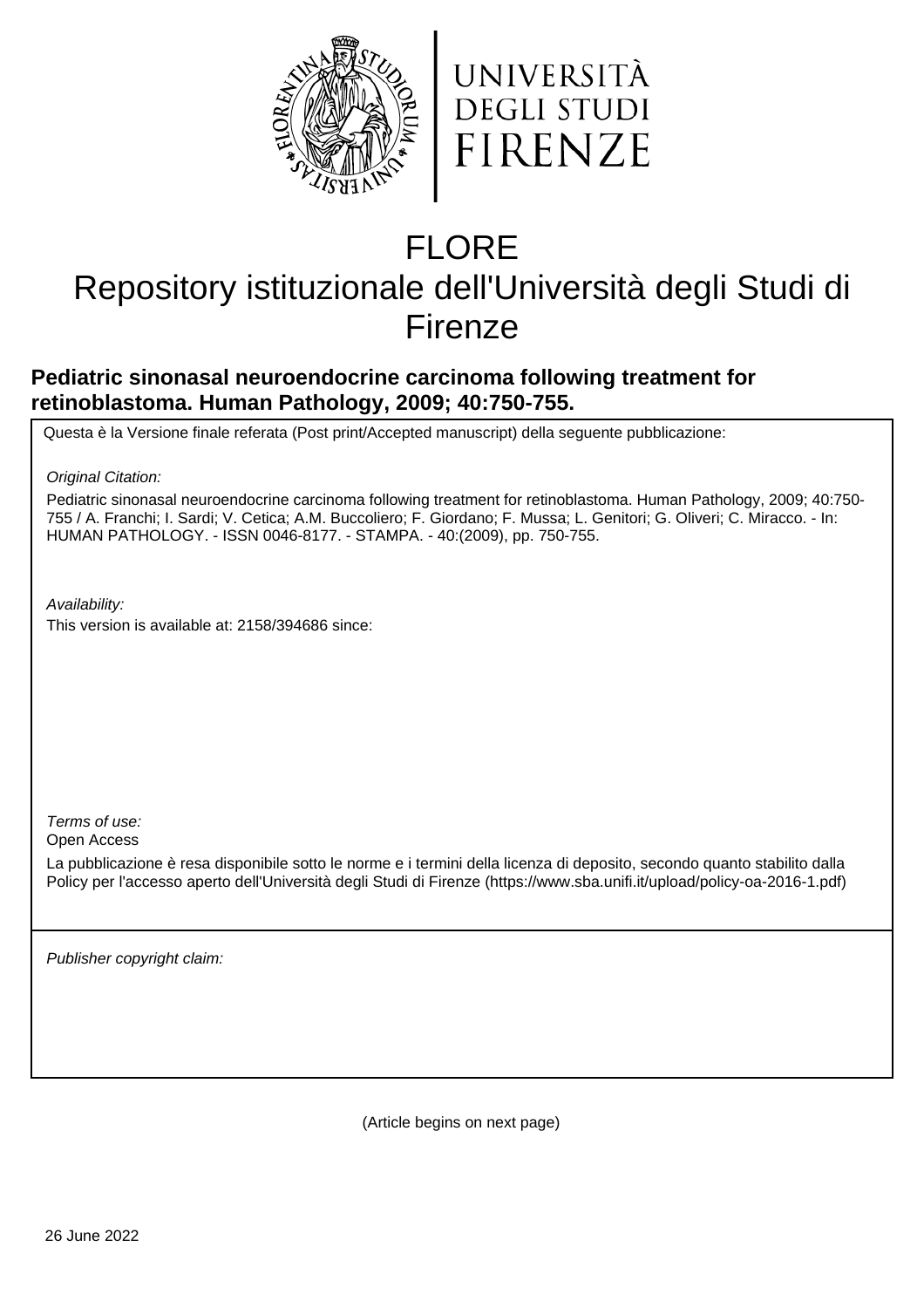Human Pathology (2009) xx, xxx–xxx



Case study

Human **PATHOLOGY** 

www.elsevier.com/locate/humpath

### Pediatric sinonasal neuroendocrine carcinoma after treatment of retinoblastoma

Alessandro Franchi MD<sup>a,\*</sup>, Iacopo Sardi MD<sup>b</sup>, Valentina Cetica MD<sup>b</sup>, Annamaria Buccoliero MD<sup>a</sup>, Flavio Giordano MD<sup>c</sup>, Federico Mussa MD<sup>c</sup>, Lorenzo Genitori MD<sup>c</sup>, Giuseppe Oliveri MD<sup>d</sup>, Clelia Miracco MD<sup>e</sup>

<sup>a</sup>Department of Human Pathology and Oncology, University of Florence, 50134 Florence, Italy <sup>b</sup>Department of Pediatric Onco-hematology, University of Florence, 50134 Florence, Italy c Department of Neurosurgery, "Anna Meyer" Hospital, Florence, Italy d<br> **Department of Neurosurgery, Policlinico "Le Scotte," Siena, Italy**<br> **CDepartment of Human Pathology and Oncology University of Sie** Department of Human Pathology and Oncology, University of Siena, Siena, Italy

Received 15 July 2008; revised 19 September 2008; accepted 23 September 2008

#### Keywords:

Retinoblastoma; Nasal cavity; Neuroendocrine carcinoma

Summary Patients who survive retinoblastoma are at risk for developing additional malignant neoplasms, including tumors of the sinonasal tract. We report 2 cases of secondary sinonasal malignancy arising in pediatric patients previously treated for retinoblastoma, with features of neuroendocrine carcinoma. Both lesions were characterized by a proliferation of round to oval cells arranged in solid sheets, trabeculae, and nests, diffusely infiltrating nasal mucosa and bone tissue. Immunohistochemically, they were diffusely positive for epithelial markers, as well as for neuroendocrine markers and for TP53 and retinoblastoma gene products. TP53 gene analysis showed the presence of a missense mutation P72R (CCC/CGC) and a single nucleotide polymorphism P36P (CCG/CCA) in exon 4 in 1 case. Literature review revealed 5 previously reported cases, all showing primitive undifferentiated morphology with variable expression of neural and epithelial markers. These tumors represent a peculiar subset of undifferentiated sinonasal neoplasms with extremely aggressive clinical behavior. © 2009 Published by Elsevier Inc.

### 1. Introduction

Patients who survive retinoblastoma (RB), particularly those affected by bilateral RB, are at risk for developing additional malignant neoplasms, including soft tissue sarcomas, osteosarcoma, melanoma, and brain tumors [1]. In addition, patients with RB are prone to develop nasal tumors possibly as an effect of radiation therapy [2,3]. Review of the literature, however, reveals that only a few examples of primary sinonasal malignancies arising in

⁎ Corresponding author.

E-mail address: [franchi@unifi.it](mailto:franchi@unifi.it) (A. Franchi).

patients with RB have been the object of detailed clinicopathologic analysis [4-7]. Most of these lesions had a primitive undifferentiated morphology with small round cell appearance and could fit in the Ewing sarcoma/PNET family, although definitive proof given by the identification of the specific  $t(11;22)$  is lacking [6,7]. Two cases reported by Frierson et al [4] were the object of extensive immunohistochemical analysis, demonstrating epithelial and neuroendocrine differentiation in one case and multidirectional differentiation with expression of epithelial, neural, and myogenic antigens in the other. Another case reported by Greger et al [5] had morphological and immunohistochemical features consistent with sinonasal

<sup>0046-8177/\$</sup> – see front matter © 2009 Published by Elsevier Inc. doi[:10.1016/j.humpath.2008.09.018](http://dx.doi.org/10.1016/j.humpath.2008.09.018)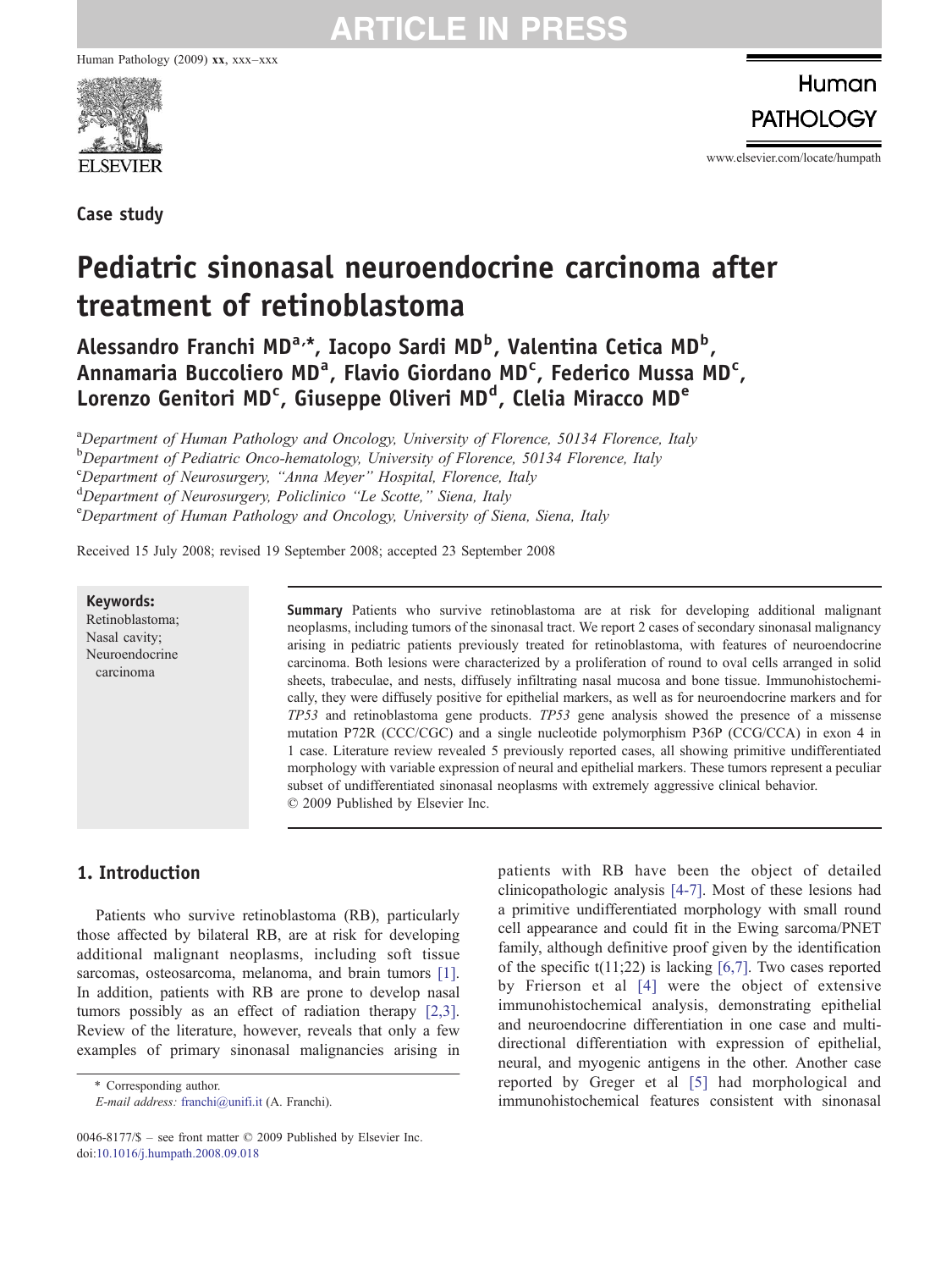undifferentiated carcinoma (SNUC) and was characterized by a deletion of RB-1 locus that was not present in normal tissues, suggesting the involvement of this gene in the development of these tumors. Here we report 2 additional cases of secondary sinonasal malignancy arising in patients previously treated for RB, with ultrastructural, immunohistochemical, and molecular characterization.

### 2. Materials and methods

### 2.1. Immunohistochemistry

Paraffin sections  $(5-\mu m)$  thickness) were dewaxed, hydrated, and, after inactivation of endogenous peroxidase, immunostained using an automated labeled streptavidinbiotin-peroxidase method on the GenoMX i6000 immunostainer (Biogenex, San Ramon, CA). Table 1 reports the antibody source, dilution, and antigen retrieval protocols used.

### 2.2. Fluorescent in situ hybridization analysis for EWS gene rearrangement

Fluorescent in situ hybridization (FISH) analysis was conducted on paraffin sections using a commercially available break-apart dual-color probe for EWSR1 (22q12) (Vysis; Abott Laboratories, Des Plaines, IL) according to the manufacturer's recommendation. For each sample, a minimum of 200 nonoverlapping tumor cells were evaluated for the presence of fused (normal) or split (rearranged) signals.

### 2.3. TP53 gene sequencing

Polymerase chain reaction primers for exons 4 to 9 of TP53 gene were designed to obtain fragment of no more than 300 bp. Amplification reactions were performed with 100 ng of genomic DNA, 10 ng of each primer, 200  $\mu$ mol/L dNTPs,  $1 \times$  polymerase chain reaction buffer, and 2.5 U Taq polymerase in a final volume of  $25 \mu L$ . Polymerase chain reaction products were directly sequenced on both strands using an ABI PRISM 310 Genetic Analyzer (Perkin-Elmer Applied Biosystems, Foster City, CA).

### 3. Results

### 3.1. Case histories

### 3.1.1. Case 1

The patient was diagnosed with bilateral sporadic RB at the age of 5 months. She underwent enucleation of the right eye, and 1 month later, the left eye was treated with

| Table 1<br>Features of the antibodies used in the study and results of the immunohistochemical staining |                                                         |                                          |                                                                            |                   |                             |  |  |  |  |
|---------------------------------------------------------------------------------------------------------|---------------------------------------------------------|------------------------------------------|----------------------------------------------------------------------------|-------------------|-----------------------------|--|--|--|--|
| Antibody                                                                                                | Source                                                  | Titration                                | Antigen retrieval                                                          | Case 1            | Case 2                      |  |  |  |  |
| CK AE1/AE3                                                                                              | Clone AE1/AE3 PCK26; Ventana,<br>Tucson, AZ             | Prediluted, 28 min, 37°C Protease, 4 min |                                                                            |                   | $+$ (diffuse) $+$ (diffuse) |  |  |  |  |
| CK CAM5.2                                                                                               | Clone Cam 5.2; BD Biosciences,<br>San Jose, CA          | Prediluted, 20 min, 37°C Protease, 4 min |                                                                            |                   | $+$ (diffuse) $+$ (diffuse) |  |  |  |  |
| CK 5/6                                                                                                  | Clone D5/16 B4; Chemicon Int,<br>Temecula, CA           | 1:60, 32 min $37^{\circ}$ C              | 35 min MW citrate buffer,<br>$pH\$ 6.0                                     | $+$ (focal)       |                             |  |  |  |  |
| CK <sub>7</sub>                                                                                         | Clone K72; Cell Marque Corp,<br>Hot Springs, AR         |                                          | Prediluted, 12 min, $37^{\circ}$ C 30 min of cell conditioning 1 + (focal) |                   | $+$ (focal)                 |  |  |  |  |
| <b>CK 14</b>                                                                                            | Clone LL0022; Novocastra,<br>Newcastle-upon-Tyne, UK    | 1:40, 60 min, RT                         | 30 min of cell conditioning 1                                              | $\qquad \qquad -$ |                             |  |  |  |  |
| <b>EMA</b>                                                                                              | Clone E29, Cell Marque Corp                             | Prediluted, 12 min, 37°C                 |                                                                            |                   | $+$ (diffuse) $+$ (diffuse) |  |  |  |  |
| <b>NSE</b>                                                                                              | Clone E27, Cell Marque Corp                             |                                          | Prediluted, 24 min, 37 °C 35 min MW citrate buffer,<br>$pH\,6.0$           | $^{+}$            | $^{+}$                      |  |  |  |  |
| CD56                                                                                                    | Clone 123C3.D5, Cell Marque Corp                        |                                          | Prediluted, 32 min, $37^{\circ}$ C 30 min of cell conditioning 1 + (focal) |                   | $+$ (focal)                 |  |  |  |  |
| Chromogranin A                                                                                          | Clone LK2H10, Ventana                                   |                                          | Prediluted, 32 min, 37 $\degree$ C 30 min of cell conditioning 1 + (focal) |                   | $+$ (focal)                 |  |  |  |  |
| Synaptophysin                                                                                           | Polyclonal rabbit, Cell Marque Corp                     |                                          | Prediluted, 32 min, 37°C 30 min of cell conditioning $1 + (diffuse)$       |                   | $+$ (focal)                 |  |  |  |  |
| Neurofilaments                                                                                          | Clone FNP7, DA2, RMd020.11;<br>Zymed, San Francisco, CA | 1:50, 24 min, $37^{\circ}$ C             | 35 min MW citrate buffer,<br>pH 6.0                                        |                   |                             |  |  |  |  |
| S-100 protein                                                                                           | Polyclonal rabbit, Dako,<br>Glostrup, Denmark           | 1:2000, 24 min, $37^{\circ}$ C           | Protease, 4 min                                                            |                   |                             |  |  |  |  |
| CD99                                                                                                    | Clone H036-1.1, Ventana                                 |                                          | Prediluted, 32 min, 37°C 30 min of cell conditioning 1                     |                   |                             |  |  |  |  |
| p53                                                                                                     | Clone DO7, Dako,<br>Glostrup, Denmark                   | 1:40, 60 min, RT                         | 30 min MW citrate buffer,<br>pH <sub>6.0</sub>                             |                   | $+$ (diffuse) $+$ (diffuse) |  |  |  |  |
| RB                                                                                                      | Clone 13A10 Novocastra                                  | 1:30, 60 min, RT                         | 35 min MW citrate buffer,<br>pH 6.0                                        |                   | $+$ (diffuse) $+$ (diffuse) |  |  |  |  |

Abbreviations: CK, cytokeratin; NSE, neuronal specific enolase; RT, room temperature; MW, microwave oven.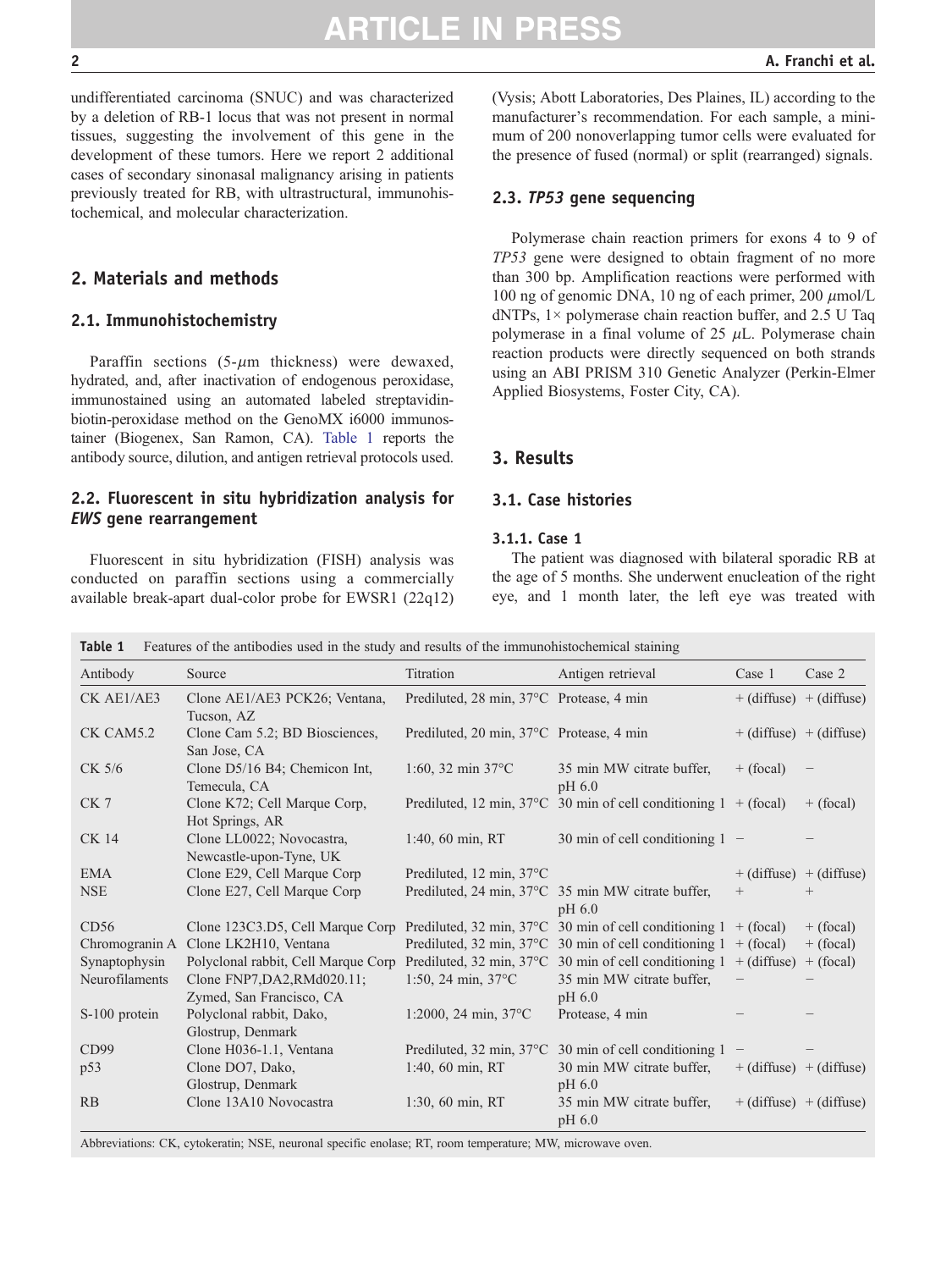### ARTICLE IN PRESS

### Neuroendocrine carcinoma after treatment of retinoblastoma 3

radiotherapy (amount unknown). At the age of 15 years, she presented with paresthesia of the left side of the face, and after magnetic resonance imaging, a diagnosis of sphenoethmoidal sinusitis was made. She was treated with antibiotic therapy, which led to regression of symptoms. Three months later, she presented with visual disturbances, and magnetic resonance imaging revealed a lesion occupying the left maxillary sinus, the ethmoidal cells, the sphenoid sinus, and the frontal sinus. The lesion infiltrated the nasal cavity bilaterally, the right maxillary sinus, the left orbit, and the left anterior cranial base, and also involved both frontal lobes. Computed tomography scan showed evidenced erosion of the left frontal and temporal bones, the pavement of the sphenoid sinus, the ethmoid bone, the wall of the left maxillary sinus, the nasal septum, and the hard palate. After incisional biopsy, the patient underwent surgical removal of the tumor through a frontobasal approach. The postoperative course was uneventful. Eighteen months after diagnosis, the patient had intracranial recurrence of the tumor leading to death.

#### 3.1.2. Case 2

A male subject was treated for unilateral sporadic RB at the age of 20 months with enucleation of the right eye followed by radiotherapy (total dose, 40 Gy). After 148 months, at the age of 13 years, he experienced episodes of headache and vomiting. A computed tomography scan revealed a large mass centered in the ethmoid and involving the sphenoid, the superior and median choanae, the right nasal cavity, the right orbit, and the median cranial fossa. Treatment included surgery, followed by radiotherapy (total dose, 61.2 Gy) and chemotherapy. The patient was alive with disease at 36 months' follow-up.

### 4. Microscopic findings

Both tumors were composed of medium to large round to oval cells arranged in solid sheets, trabeculae, and nests, diffusely infiltrating nasal mucosa and bone tissue (Fig. 1). Neoplastic cells were closely packed and had scanty weakly eosinophilic cytoplasm and large nuclei with 1 or 2 small nucleoli (Fig. 1). Mitotic figures were numerous, as were apoptotic bodies. Areas of necrosis were seen particularly in case 1. The schneiderian epithelium did not show signs of dysplasia in any of the cases.

### 4.1. Immunohistochemistry

The immunohistochemical findings are summarized in Table 2 and illustrated in Fig. 2. Both cases showed diffuse expression of epithelial markers, including cytokeratins AE1/ AE3 and CAM5.2, and EMA (epithelial membrane antigen). They also expressed neural markers such as neuronal specific enolase, chromogranin, synaptophysin, and CD56. Diffuse nuclear staining was observed for p53 and RB gene products.



Fig. 1 (A) Low power view showing the sinonasal tumor of patient 1, which is composed of sheets and ribbons of uniform round cells with extensive areas of necrosis. (B) The neoplastic cells have indistinct cell membranes, scant cytoplasm, oval nucleus with fine chromatin, and inconspicuous nucleoli.

#### 4.2. Electron microscopy

Material for ultrastructural analysis was available in case 1. The tumor was composed of closely packed cells joined by primitive junctions. The nucleus was round to oval, eccentrically placed, and contained a prominent nucleolus. The cytoplasm presented few organelles, including rough endoplasmic reticulum and free ribosomes, mitochondria, as well as bundles of tonofilaments. A few dense core granules were identified in the cytoplasm of neoplastic cells.

#### 4.3. Fluorescent in situ hybridization analysis

No rearrangement of the EWS gene locus was documented by dual color FISH analysis.

### 5. TP53 gene sequencing

The analysis of exons 4 to 9 of TP53 gene revealed 2 genetic alterations in the lesion of patient 2: a missense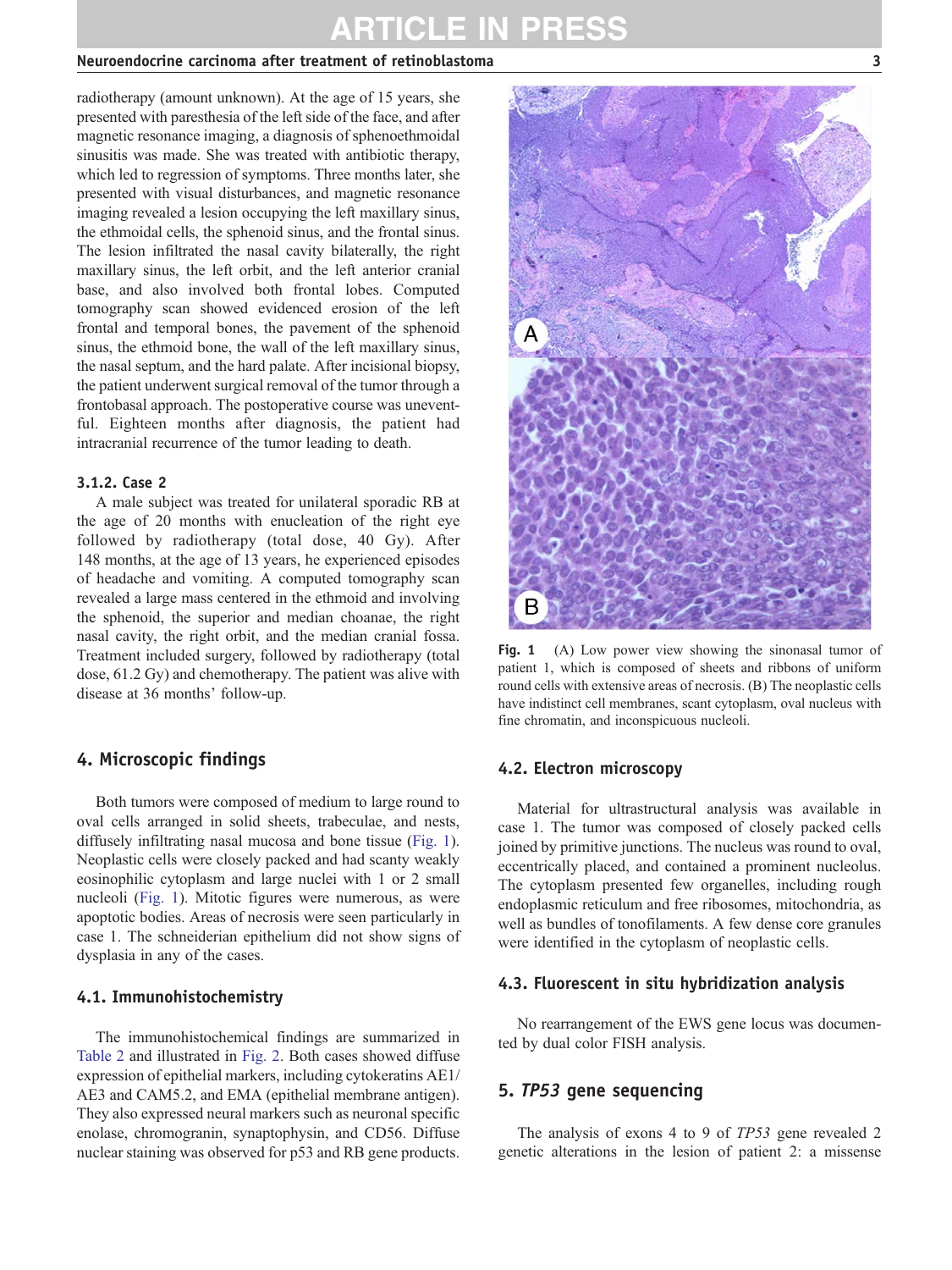Table 2 Clinicopathologic features of sinonal small round cell tumors developing in patients treated for bilateral RBB

| <b>Table 2</b> Chincopathologic reatures of shionasar small found cell turnors developing in patients treated for bifateral KD |           |            |                                                                                       |                                          |                                                                 |  |
|--------------------------------------------------------------------------------------------------------------------------------|-----------|------------|---------------------------------------------------------------------------------------|------------------------------------------|-----------------------------------------------------------------|--|
| Reference                                                                                                                      | Age $(y)$ | <b>Sex</b> | Time span from the treatment<br>of RB and the diagnosis of the<br>sinonasal tumor (y) | Diagnosis                                | Genetic analysis                                                |  |
| 6                                                                                                                              | 23        | M          | 22                                                                                    | <b>SCUC</b>                              | ND                                                              |  |
|                                                                                                                                | 38        | F          | 37                                                                                    | PNT with multilineage<br>differentiation |                                                                 |  |
| $\tau$                                                                                                                         | 18        | F          | 36                                                                                    | Undifferentiated<br>sinonasal carcinoma  | RB-1 locus deletion                                             |  |
| 8                                                                                                                              | 19        | F          | 18                                                                                    | Sinonasal PNT                            | No abnormalities                                                |  |
| 9                                                                                                                              | 19        | F          | 18                                                                                    | Sinonasal PNT                            | ND                                                              |  |
| Present case 1                                                                                                                 | 15        | F          | 15                                                                                    | <b>NEC</b>                               |                                                                 |  |
| Present case 2                                                                                                                 | 13        | M          | 11                                                                                    | NEC                                      | TP53 missense mutation and<br>nucleotide polymorphism in exon 4 |  |

Abbreviations: M, male; F, female; SCUC, small cell undifferentiated carcinoma; PNT, primitive neuroectodermal tumor; NEC, neuroendocrine carcinoma; ND, not done.

mutation P72R (CCC/CGC) (Fig. 3) and a single nucleotide polymorphism P36P (CCG/CCA) in exon 4. No alteration of exons 4 to 9 of p53 gene was detected in patient 1.

### 6. Discussion

Patients affected by RB have a substantial risk for developing a second malignancy related to genetic predisposition, but it is likely that radiotherapy contributes to the significantly increased risks observed for cancers of the brain, nasal cavities, and orbit [2]. Indeed, bone and soft tissue tumors, particularly Ewing sarcoma and osteosarcoma, develop with relatively high frequency near the eyes, but the sinonasal tract can be affected as well by sarcomas, carcinomas, and a subset of poorly differentiated tumors with neuroectodermal features [8-10].

Here we report 2 pediatric patients previously treated for RB with surgery and irradiation who developed a second tumor in the sinonasal tract with features of a poorly differentiated carcinoma with neuroendocrine differentiation. Only few examples of these malignancies in this peculiar clinical setting have been previously reported [4-7]. Their clinicopathologic features are summarized in Table 2. Tumor developed in young adult patients, with a predominance for females, after an average of 26.2 years after treatment of RB, which included radiotherapy in all cases. Histologically, they were characterized by undifferentiated round cell morphology and putative neuroectodermal differentiation revealed by the presence of Homer Wright rosettes [4] and expression of neural markers, whereas epithelial differentiation has been less consistently documented [4-7].

Sinonasal round cell neoplasm with neuroectodermal differentiation may be further divided into tumors showing primarily epithelial differentiation (neuroendocrine carcinomas) and nonepithelial tumors, including olfactory neuroblastoma, Ewing sarcoma, and melanoma [11]. Olfactory

neuroblastoma can be considered in the differential diagnosis both for the histologic appearance of the 2 lesions and because of the involvement of the vault of the nasal cavity. Although olfactory neuroblastoma may occasionally show limited positivity for cytokeratins, this possibility can be excluded based on the diffuse expression of epithelial markers (cytokeratins and EMA), based on the absence of S-100 protein positive sustentacular cells, and for the ultrastructural features indicative of epithelial differentiation. Similarly, Ewing sarcoma and primary sinonasal melanoma can be ruled out based on the results of the immunohistochemical studies and FISH analysis documenting the absence of rearrangement of EWS gene.

The lesions presented herein, therefore, appear to belong to the spectrum of sinonasal neuroendocrine carcinomas. This is a rare and poorly defined group of tumors that may show morphological features overlapping with those of small cell neuroendocrine carcinoma of pulmonary and extra pulmonary origin [12]. Sinonasal neuroendocrine carcinoma is a highly aggressive neoplasm with frequent local relapse and a high rate of distant metastasis despite combined modality therapy [12]. Another tumor that may show varying degrees of neuroendocrine differentiation is SNUC. However, the present cases differ from SNUC, having a higher degree of neuroendocrine marker expression and strong p53 expression, which is rarely documented in SNUC [13].

In general, carcinomas of the upper aerodigestive tract are rare in children [14]. A distinctive subtype of poorly differentiated carcinoma characterized by a (15;19) chromosomal translocation may occur in the nasal cavities and nasopharynx of pediatric age patients [15]. Patients have no history of prior irradiation, and the lesion presents in an advanced stage and follows a rapidly fatal course despite aggressive multimodal therapies. Histologically, they present features of poorly differentiated squamous cell carcinoma, with no evidence of neuroendocrine differentiation either immunohistochemically or ultrastructurally [15].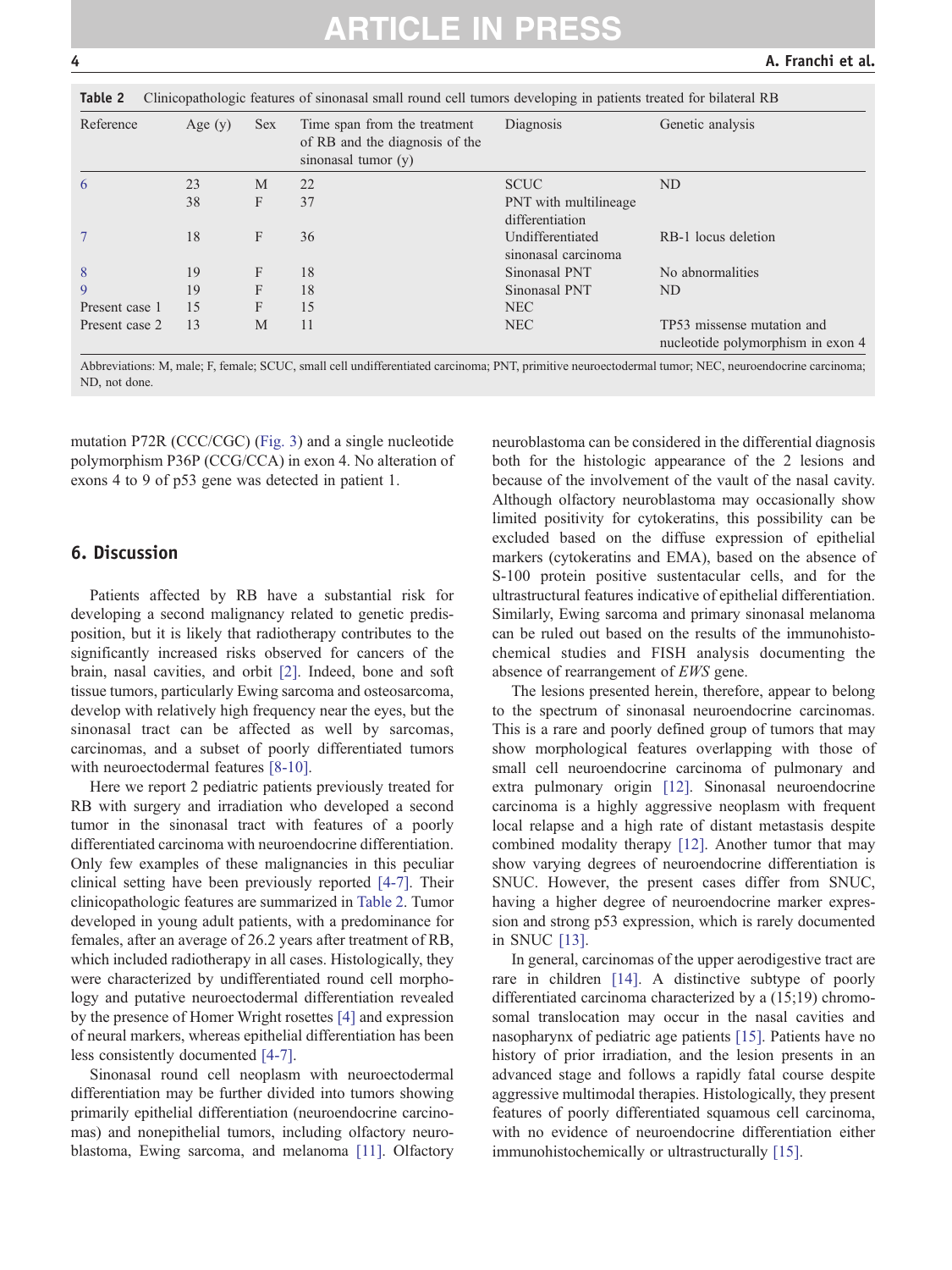### ARTICLE IN PRESS

### Neuroendocrine carcinoma after treatment of retinoblastoma 5



Fig. 2 Results of the immunohistochemical staining. Neoplastic cells were positive for cytokeratins AE1/AE3 (A), chromogranin (B), and p53 (C).

The *TP53* tumor suppressor gene is the most common target of mutation in head and neck cancer, and therefore, we analyzed its status in both tumors. We found that one patient presented with the R72P polymorphism in exon 4, resulting in a substitution of Pro for Arg in the transactivation domain. This polymorphism has been extensively studied with regard to its possible involvement in increased risk for cancer development, but results have been controversial. Although some authors have reported a correlation between the presence of Arg allele [16], as well as between homozygous proline [17] and development of carcinoma at different anatomic sites, this has not been confirmed in studies conducted on head and neck cancer [18,19]. However, the possible role of this polymorphism in the susceptibility to the development of second malignancies in patients treated for RB may deserve further investigation. The remaining p53 mutation was a single nucleotide substitution without amino acid change in exon 4 (CCG to CCA). It is possible that these polymorphisms could be responsible for enhanced cancer risk or, alternatively, that the p53 allele carrying the nucleotide substitution could be in linkage with other loci involved in controlling genomic stability [20].

The development of RB requires the inactivation of both alleles of the RB gene on chromosome 13, band 13q14. In the familial form of RB, patients carry a germline mutation of one allele, and the tumor develops after a somatic mutation occurs in the second allele. Analysis of the RB gene in sinonasal tumors occurring in patients with RB has led to conflicting results. Although Greger et al [5] found a deletion at the RB locus in a metastasis from the nasal tumor that was not present in normal tissues, in the case studied by Saw et al [6], there was no cytogenetic alteration at band 13q14. Both of our cases showed diffuse nuclear immunoreactivity for RB protein, indicating that inactivation of the RB gene is not likely to have occurred.

Concerning the pathogenesis, epidemiologic studies on large cohorts of patients with RB have shown that radiotherapy may contribute to the significantly increased risk for second tumors, including carcinomas of the nasal cavities [2,3]. Interestingly, neuroendocrine carcinoma and small cell carcinoma of the sinonasal tract have been reported as second malignancies also in adult patients treated with radiotherapy for nasopharyngeal undifferentiated carcinoma and other malignancies of the head and neck [21,22]. No difference in



Fig. 3 Case 2, P72R (c.215 C  $>$  G) heterozygous mutation in exon 4 of TP53 gene.